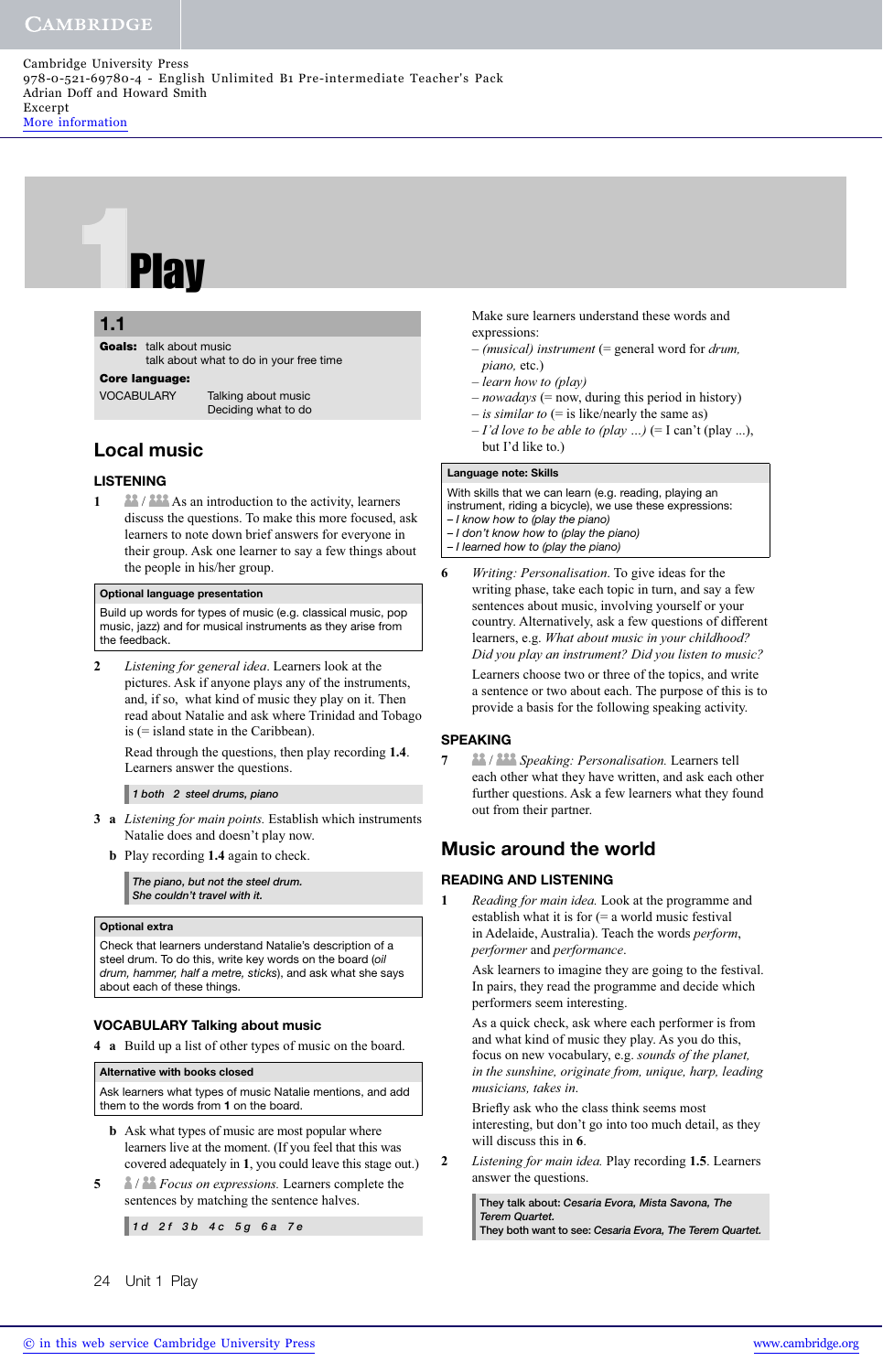# **CAMBRIDGE**

You could also ask other questions, e.g. *What day do they want to go?* (Sunday*.*) *Why?* (Three days is too expensive.) *Who do they go with?* (Two other friends*.*)

### **VOCABULARY Deciding what to do**

- **3 a** / *Focus on expressions*. Learners complete the sentences.
	- **b** Go through the answers, then play recording **1.5** again to check.

*2 have a look 3 into 4 good 5 see; idea 6 get*

Draw attention to these expressions:

- $-I'm$  *into* ... (= I like)
- *It looks/sounds* good (= It's probably good)  $-$  *see if* there are tickets (= ask/find out ...)
- **4** *Conversation practice.* Learners practise the conversation extracts from **3**. The learner who is responding should try not to look at the page.

### **SPEAKING**

- **5 a** *Preparation for discussion.* Learners choose two performers they want to see, and two they don't.
	- **b dom** *Discussion*. Learners decide who to see, who will book the tickets and where to meet. Encourage them to use the expressions they have practised.
- **6** *Round-up.* One learner from each group reports back on what they decided. Find out which performers are the most and least popular.

**You could use photocopiable activity 1A on the Teacher's DVD-ROM at this point.** 

### **1.2**

**Goals:** talk about past events and present activities talk about sport and exercise

### **Core language:**

| VOCABULARY           | Sport and exercise  |
|----------------------|---------------------|
| GRAMMAR              | Present simple      |
|                      | Past simple         |
|                      | Present progressive |
| <b>PRONUNCIATION</b> | Word stress         |
|                      |                     |

# **An unusual athlete**

### **READING**

- **1** *Pre-reading discussion.* Learners look at the pictures and read the introduction. Ask what is unusual about Ruben (He became good at luge very quickly.). Establish what 'luge' is (a winter sport with a sledge). Introduce the words *athlete* and *athletics*, focusing on the stress (indicated by underlining here).
- **2** *Reading for main points.* Learners read the interview and answer the questions.

*1 He saw Scott Hamilton win at fi gure skating. 2 Most people give up because they get hurt a lot, but* 

*he never gives up.*

*3 Three.* 

*4 He's a motivational speaker. (= he talks about how to be successful)*

As you go through the answers, focus on any new words, e.g. *figure skating, give up, get hurt, compete, successful, success*. You could ask further questions to focus on these words, e.g. *What does he talk about?*

**3** *Reading for details*. Learners read again to find answers to the question.

> *Possible answers: 1 It's dangerous; people often break bones. 2 The luge is very sensitive; you can easily crash. 3 You go very fast, so you don't have time to think.*

**4** *Discussion.* Ask learners what they think about Ruben. To make this more focused, you could ask learners to write three adjectives that describe him, e.g. *ambitious, crazy, courageous*. Then write adjectives up on the board, and ask which ones the class agree with.

Go through the exercise with the class and present any new items (use gestures to do this, or give simple examples).

### **GRAMMAR Present simple, past simple, present progressive**

**5** *Focus on meaning.* Learners complete gaps 2 and 3.

*2 in 1988 3 at the moment*

Use this explanation to focus on the way the three tenses are used:

- Present simple: for saying what you *sometimes, often, always* do (not exactly now)
- Past simple: for saying what you did in the *past*
- Present progressive: for talking about things you are doing now, *at the moment*.

**6** *Focus on form.* Learners complete gaps 4–9.

*4 do 5 did 6 are 7 don't 8 didn't 9 'm not*

Remind learners that:

- with present simple, we make questions and negatives with  $do$  (or  $does$ ) + infinitive
- with past simple we make questions and negatives with  $did +$  infinitive
- present progressive is formed *am/is/are + -ing*; we make questions by changing the word order; we make negatives by adding *not* (or -*n't*).
- **7 a** / *Practice in asking and answering questions.* Learners complete the questions.

*2 did, choose 3 do, start 4 does, go 5 did, practise 6 is, doing* **(or** *does, do***)**

- **b L**earners write two more questions about Ruben and ask a partner. You could ask for suggestions from the class first, e.g. When did he first see the Olympics? *Do you think he's crazy?*
- **c** *Books closed.* Learners ask and answer the questions from **7a**.

*Round-up*. Go through the questions together, or ask the class how many they could answer.

### **Note: Grammar practice**

You could do the grammar practice on p132 at this point.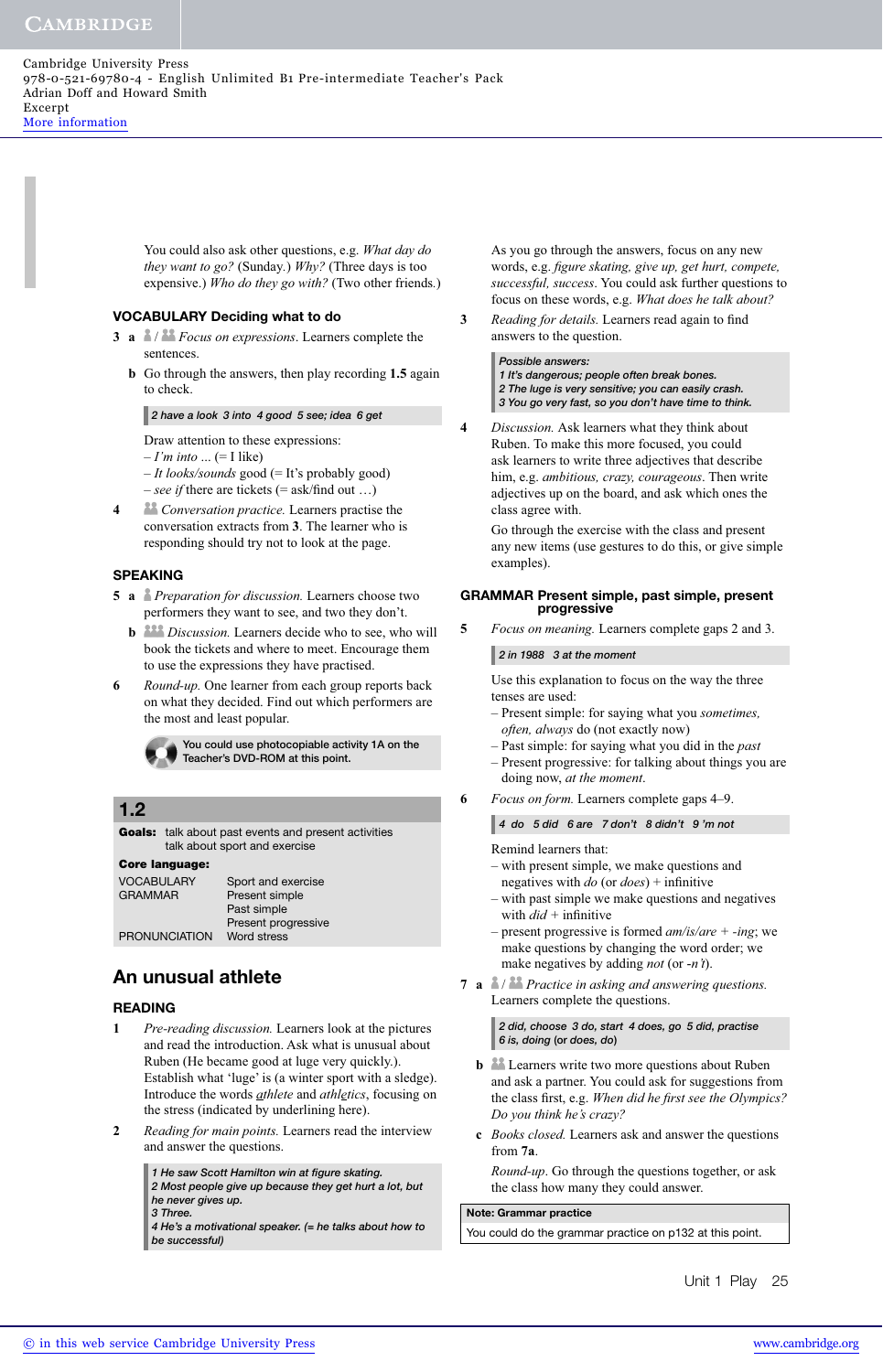### **SPEAKING**

- **8 a** *'Jigsaw' reading activity.* Look at the photos. Ask learners what they can guess about the people (e.g. Michelle Sung Wie plays golf).
	- **b b** Learners form A/B pairs. As read about Michelle on p122, Bs read about Vincent on p128.
	- **c** Learners tell each other about the two people. *Round-up.* Ask learners to tell you what they found out about the two people. If necessary, read the texts with the class and go over any new words.

# **Physical activities**

### **VOCABULARY Sport and exercise**

**1 a** *Focus on sports.* Learners match the activities with the pictures.

| A karate B volleyball C running D skiing E hockey |  |  |
|---------------------------------------------------|--|--|
| Faerobics G swimming H tennis I yoga              |  |  |

 **b** Ask which verbs the activities go with and build up lists on the board.

| 1 I play   | $2$ I do | $31q$ o  |
|------------|----------|----------|
| hockey     | karate   | running  |
| volleyball | aerobics | skiing   |
| tennis     | yoga     | swimming |

### **Language note**

I go + -ing is used to talk about activities based on verbs. Compare:

- I ran 30 kilometres yesterday.
- $-1$  went running yesterday. (= an activity based on the verb 'run')
- Notice also the difference between:
- $-g$ o swimming (= an activity maybe for a few hours or all afternoon)
- go for a swim (= just once maybe for 15–20 minutes)
- **c** *Vocabulary expansion.* Brainstorm other activities and add them to the lists, e.g.
	- **play:** football, basketball, golf, cards, chess
	- **do:** tai chi, judo, sport, exercises, gymnastics
	- **go:** walking, climbing, jogging, skating.

### **PRONUNCIATION Word stress**

**2 a** *Focus on syllables and stress.* Write the stress symbols for each group (*Oo, Ooo, oOo*) on the board. For each word in **1a**, ask how many syllables it has and which group it goes in.

| $Oo^1$   | Ooo <sup>2</sup> | $00o^3$  |
|----------|------------------|----------|
| hockey   | volleyball       | aerobics |
| running  |                  | karate   |
| skiing   |                  |          |
| swimming |                  |          |
| tennis   |                  |          |
| yoga     |                  |          |

Use these examples to remind learners that in English words one syllable is always stressed more than the others.

 **b** Play recording **1.6** to check. Get learners to repeat any difficult items.

### **SPEAKING**

**3** / *Discussion: Personalisation.* Learners discuss the three questions. To make this more focused, ask learners to write down one sporting or leisure activity they do, one activity they watch, and one they did when they were younger. Then they sit in groups and talk about the activities they wrote down. *Round-up.* Ask one learner from each group to tell you a few interesting things about the others.

### **Alternative: Mingling activity**

Give learners a number, 1, 2 or 3. This is the number of the question they will ask other learners. They move freely round the class asking as many learners as possible their question. As a round-up, ask learners to tell you the most interesting answer they received.



**You could use photocopiable activity 1B on the Teacher's DVD-ROM at this point.** 

# **1.3 Target activity: Talk about an interest**

Goals: talk about past events and present activities  $\ddot{\ddot{\cdot}}$ talk about your interests and how they started

### **Core language: Core language:**

|                       | TASK VOCABULARY Talking about interests |
|-----------------------|-----------------------------------------|
| <b>1.2 VOCABULARY</b> | Sport and exercise                      |
| 1.2 GRAMMAR           | Present simple, past simple, present    |
|                       | progressive                             |

### **TASK LISTENING**

**1** *Pre-listening discussion.* Look at the topics and check that learners know what they mean.

Learners mark the things that they are interested in, and then talk to each other to find out who is interested in what. Ask a few follow-up questions, e.g. *What kind of art do you like? Who is your favourite painter?* Don't spend too much time on this, as learners will talk about a particular interest they have later on.

**2** *Listening for main idea.* Play recording **1.7** and ask where Li likes riding her motorbike.

### *In the countryside, on empty roads.*

**3 a** *Listening for detail.* Ask the questions, and see how much learners can remember.

> 1 Her father had a motorbike; her first boyfriend had a *motorbike. 2 She wrote a book about a mother who rode a motorbike; she wanted to learn something new. 3 She saved up money for them; it was harder than she expected; she passed her test a few months ago. 4 She feels free; she can go wherever she wants; she*  can smell trees, flowers, rain.

### **Alternative: Pair work**

Learners answer the questions in pairs and then discuss them together.

### **b** Play recording **1.7** again to check.

Focus on key expressions, e.g. *ride a bike, sit on the back, learn a new skill, save up money, harder than I expected, pass a (driving) test*.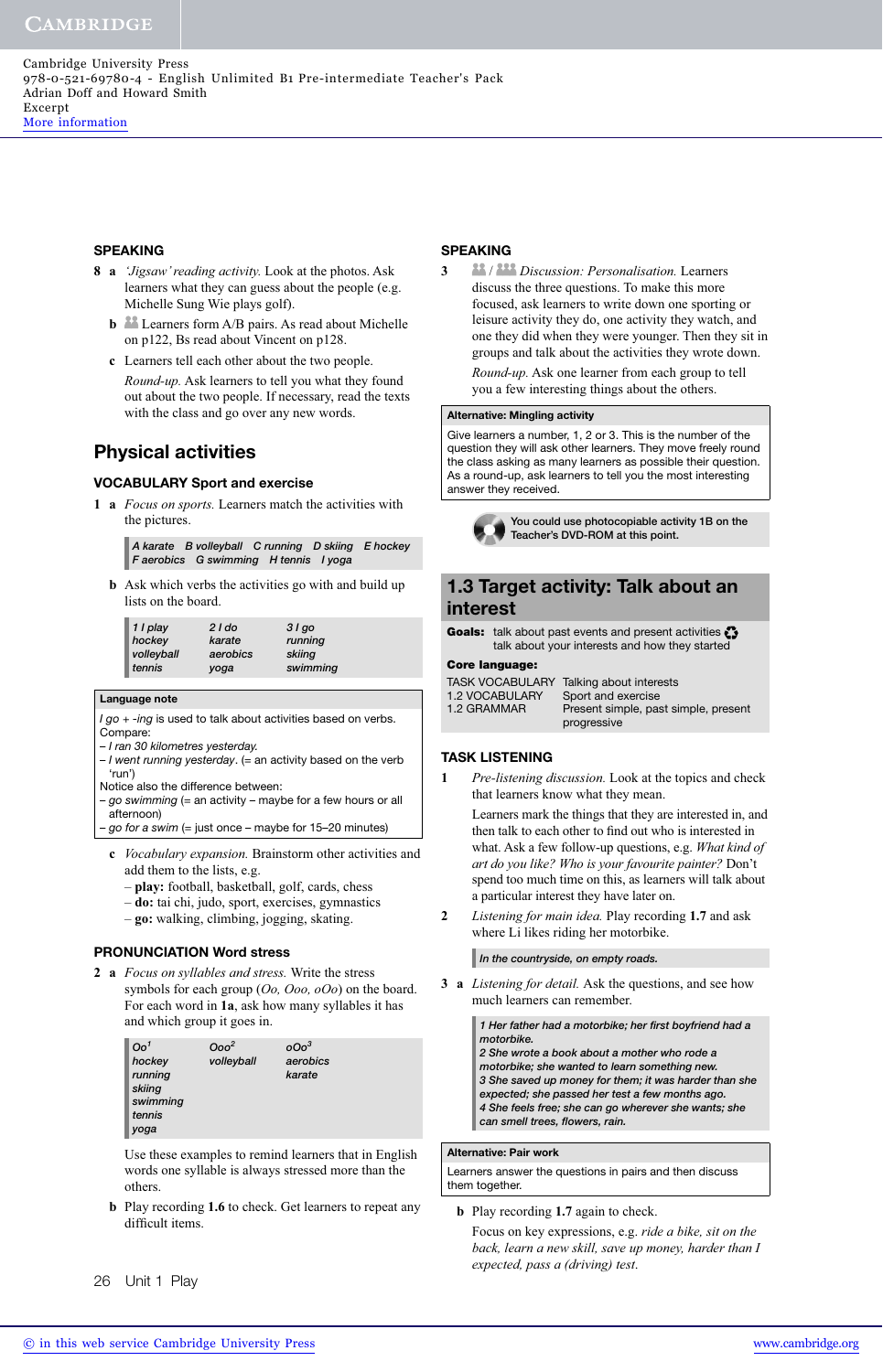### **TASK VOCABULARY Talking about interests**

**4** *Focus on expressions.* Learners match the sentence halves to make six sentences. Ask which are about the past, and which are about now.

### *Past: 1 c, 2 d, 3 a Now: 4 e, 5 b, 6 f*

### Focus on:

– *I really got into ...* (*= I became interested in …*)

– *The great thing about it is ...* (*= It's good because ...* ). You also could give other examples of this pattern:

*The nice thing about it is ...*

*The difficult thing about it is ...* 

*The interesting thing about it is ...*

### **TASK**

- **5 a** *Preparation.* Working alone, learners choose something they are interested in. It could be one of the things from **1**, or a different interest of their own. They think about the questions, and they could also write brief notes. Go round and check, and give help with any unknown words.
	- **b Speaking**. In turn, learners tell each other about their particular interest(s), and ask questions to find out more.
- **6** *Round-up.* Ask learners to tell you what they found out about their partner, or about others in their group. Ask if they would like to take up the interest(s) they heard about, and to explain why or why not.

### **Alternative: 'Getting to know you' activity**

- Learners make a note of two things they are interested in on a piece of paper, without writing their name (they can just write simple sentences, e.g. I'm interested in football. I really enjoy cooking Chinese food.).
- Collect the papers and give them to other learners. Learners move around the class until they find the person who wrote their paper. They talk about their interest, and ask further questions.
- Round-up. Learners briefly say who they talked to, and what they found out.

Note: If you use this alternative, you could leave out the activity in **1**.



**You could use photocopiable activity 1C on the Teacher's DVD-ROM at this point.** 

# **1 Explore**

### **Keyword:** *so*

**Goal:** use common expressions with so<br>**Core language:** 

**Core language:** so to express result

so in the expressions: I hope so; I think so; I guess so; I suppose so

**1** *Focus on 'so' for result. Books closed.* Write on the board:

*My first boyfriend had a really nice bike. We went riding in the countryside a lot.*

Ask learners how you could join the sentences. Use this to show how *so* expresses the idea of 'result'.

Learners add *so* to the sentences.

| $\parallel$ 1  so I have  2  so I couldn't |
|--------------------------------------------|
| $\vert$ 3  so I need  4  so we usually     |

**2 a** *Writing sentences: Personalisation.* To show what to do, give an example of a decision you made, joining the ideas with *so*.

Learners write sentences. As they do this, go round and check, and give help if necessary.

- **b** <sup>22</sup> *Speaking: Personalisation.* Learners read out their sentences, and ask their partner questions.
- **3** *Focus on 'so' in common expressions.* To introduce *so* after verbs, write a suitable question on the board, e.g. *Is Berlin bigger than Paris?* Show how we could answer using *I think so.* (= I think it is) or *I don't think so.* (= I don't think it is). Then introduce *I hope so* and *I suppose so* in the same way.

### **Language note:** *so*

I think so, I don't think so  $(= I'm not sure)$ I hope so  $(= I$  want this to happen)  $I$  suppose so  $(=$  yes, probably) We often use so to agree (reluctantly), e.g. Can I borrow your car? – Yes, I suppose so. I guess so can mean the same as I think so or I suppose so.

22 Learners match the questions and answers and then practise the conversations. The learner who is replying should reply with the answers covered.

*2 c 3 a 4 d*

- **4 a** *Asking and answering questions: Personalisation.*  Learners write three questions. If necessary, give a few example questions yourself to show what to do, and get learners to answer.
	- **b** Learners ask their questions and other learners answer. They could do this in 'open pairs', i.e. a learner asks a question and chooses someone to answer; then that learner asks a question, and so on.

### **Across cultures: Culture shock**

Goal: make learners aware of the meaning of 'culture shock'<br>Core language:

**Expressions for talking about attitudes and reactions: feel** that; fall in love with; find it difficult to; miss; get angry; get used to; understand

**1 a** *Pre-reading discussion. Books closed.* Write 'culture shock' on the board. Ask if learners know what it is (= the 'shock' we often feel when we go to a new country, where things are different from our own culture). Give an example if necessary.

Learners now open their books, but ask them to cover the article about culture shock.

**Learners match the sentence halves to make** three sentences. Then discuss this together and see if learners all agree.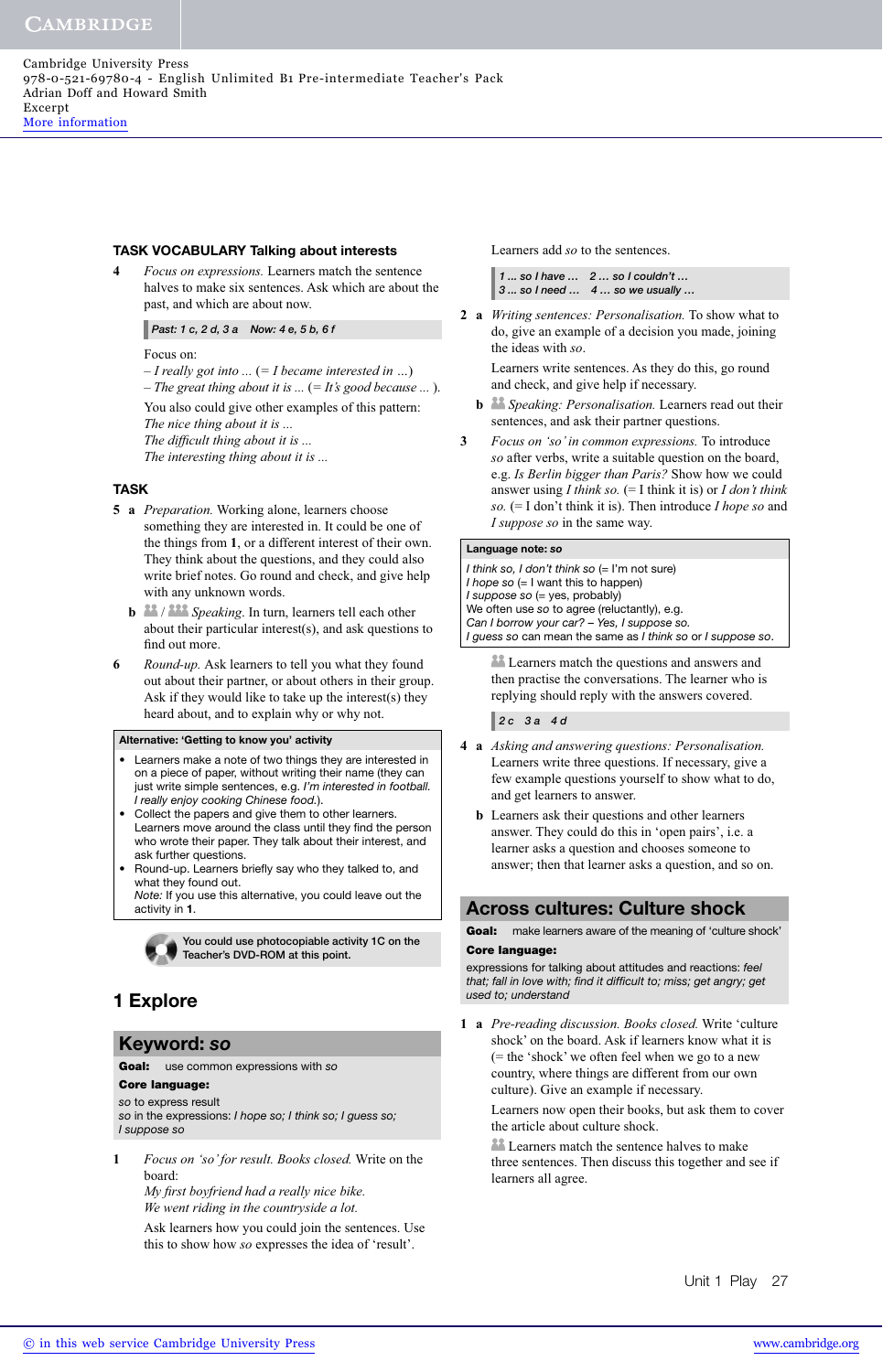**b** *Reading to check.* Learners read the article. Establish whether it coincides with what most learners thought.

### *1 c 2 a 3 b*

Focus on the highlighted expressions. If necessary, give examples to show the meaning of *fall in love with*, *miss* and *get used to*.

**2** *Discussion.* Give time for learners to read the questions and think about their answers. Either discuss the questions together, getting responses from different learners, or let learners talk about them in pairs first, and talk about them together afterwards.

### **Explore writing**

**Goal:** write messages of request and invitation to different people

### **Core language:**

**Core 2.**<br>Beginning and ending emails: Dear ..., Hello ..., Hi ...; Regards, Best wishes, Love, Take care. Requests: Would you mind ... -ing? Could you ...? Is it all right if  $I \ldots ?$ Invitations: Would you like to ...? Do you want to ...? How about ...?

- **1** To introduce the topic, learners look at the photo and discuss what is wrong with Cameron (*He's feeling ill*; *He's got a cold or flu.*).
- **2 a** / *Reading for main idea*. Learners read the emails and answer the questions.

*1 He'll stay at home. He's got a cold.*

*2* **Friends:** *John, Jen, Pam.* **Client:** *Marc. 3 meet Marc for lunch (on Tuesday); invite his friends to dinner.*

**b** Discuss which emails are more formal and which are less formal. Learners explain reasons for their conclusions.

### **More formal:**

*– emails between Cameron and Marc (they say, e.g. Dear …, Regards …, Best wishes …, Would you mind ..., Would you like to ...)*

**Less formal:** 

*– emails between Cameron and Pam (they say, e.g. Hi …, Love …, Take care …, :-), PS …)*

*Note: There are other expressions/words which might be suggested, e.g. (formal) appointment, join me; (less formal) … barbecue maybe? … give me a call…, You poor thing!, drop by …, P.*

**3 a** *Focus on beginning and ending expressions.* Learners list the expressions to begin and end the emails. Build up lists on the board.

| $Hi \dots$               |
|--------------------------|
| Pam (i.e. just the name) |
|                          |
| Cameron                  |
| Take care, $P:$ )        |
|                          |
|                          |

 **b** Discuss which expressions would be suitable for the different people mentioned.

### Point out that:

- even in quite formal emails in Britain, people often use first names.
- people often write *Love …* to close friends or family. – you usually write *Dear ...* and *Regards …* to
- someone you don't know or who you have a more formal relationship with. *Best wishes …* is slightly less formal, but quite common in business emails.
- **4 a** *Focus on requests and invitations.* Learners cover the emails. Ask them to complete the sentences.

### *1 changing our appointment 2 give me a call 3 drop by 4 over lunch 5 If so 6 take a few days off*

 **b** Learners uncover the emails and read them again to check. (Point out that *drop by* = visit you.)

*Books closed.* Learners suggest the expressions for making requests (= asking for things) and invitations. Write them on the board.

### **Requests Invitations**

# *– Would you mind ... -ing? – Would you like to ...?*

*– Could you ...? – Do you want to ...? – Is it all right if I ...? – How about ...?*

### **Language note: Formal requests**

Would you mind ... -ing? and Is it all right if I ...? are quite formal requests. So we would use them to people we don't know, or if what we are asking is inconvenient or difficult. Compare: – Could you lend me a euro?

– Would you mind lending me a euro?

### **Optional practice**

Give simple situations and ask learners to make requests or invitations, e.g. – Invite me to dinner.

- Ask me for some money.
- Ask me to take you to the airport.
- **5** *Writing emails.* Learners write emails for the two situations.
- **6** *Writing replies.* They exchange emails with another learner and write replies.

### **Alternative: Pair work**

Learners write their emails together in pairs and then exchange emails with another pair.

**7** / *Improving the emails.* Learners sit together and make any necessary improvements to their emails. The focus should be on whether the emails are too formal or too informal. As they do this, go round and check.

*Round-up.* Ask a few learners to read out their emails.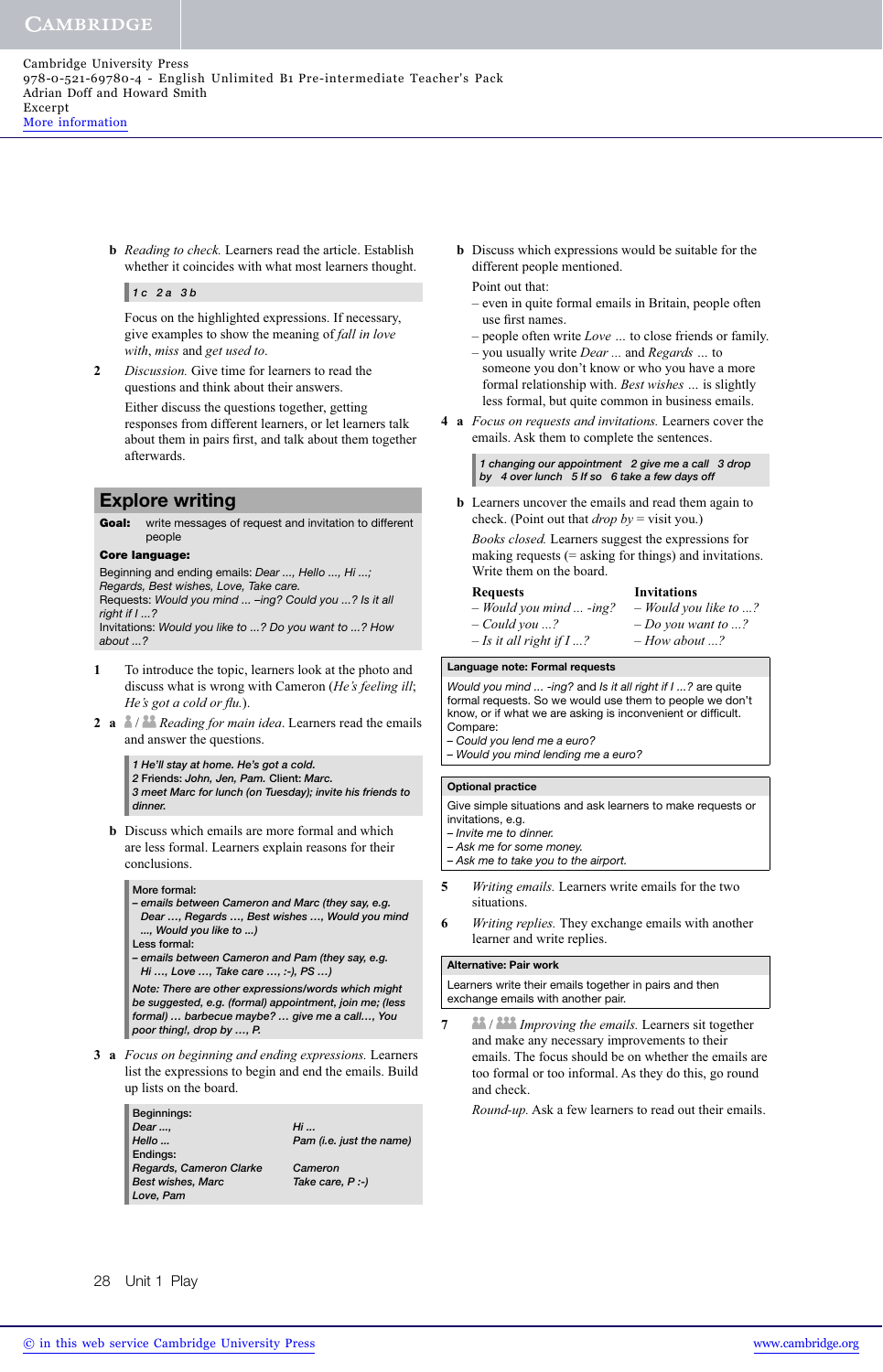# **1 Look again**

# **Review**

### **VOCABULARY Music, sports and exercise**

**1 a** 2<sup>2</sup>/<sub>2</sub><sup>22</sup> Learners make two lists, one for music and one for sports/exercise.

Get feedback from the class. If necessary, build up two lists on the board.

### **Game option**

Learners work in pairs or groups to make words or expressions. Give them one point for each correct word or expression, and two points for words that no other pair or group thought of.

- **b** Play recording **1.8**. Learners write their responses in random order. (It is a good idea to get them to write the numbers  $1-8$  in a vertical list first. They can then write their answers against whichever number they choose. This allows them to keep track and provides references for **1c** if necessary.)
- **c** Learners exchange lists, look at each other's answers, and guess what they relate to.

*Round-up*. Ask a few learners to tell you something they found out about their partner.

### **GRAMMAR Question patterns**

**2 a** Copy the table on the board, including question 1. Learners then suggest the correct word order for the other questions. Explain that a hyphen indicates that there is no question word.

### **Alternative**

Learners work individually or in pairs and write the questions using the correct word order. Then go through them with the class and write them on the board.

*2 – / Can / you / ride / a motorbike?*

*3 Where / did / you / go / to school? 4 – / Are / you / reading / anything interesting at the* 

*moment? 5 What places / would / you / like / to visit in future?*

 **b** Learners write two more questions individually. (To demonstrate this, you could write an example yourself on the board.) Learners then ask and answer the questions in pairs.

*Round-up.* Ask a few learners what their two questions were, and what answers their partner gave.

### **Alternative: Mingling activity**

Give each learner one of the five questions to ask, plus their own two questions. They move freely round the class, asking their three questions and answering other learners' questions.

### **CAN YOU REMEMBER? Intro unit – Needs, wants**

- **3 a** To focus on the verbs, write these examples on the board:
	- *I need a cup of coffee.*
	- *I want a cup of coffee.*
	- *I'd like a cup of coffee.*

Discuss with the class how they are different and when people might use the different expressions. Learners then complete the conversations.

*1 need 2 'd like 3 want / 'd like*

- **b** To introduce this writing phase, you could give a few examples about yourself. Learners write their sentences. As they do this, go round and check.
- **c** Learners read out their sentences and ask further questions. Alternatively, they could read out their sentences to the whole class.

# **Extension**

### **SPELLING AND SOUNDS** *or***,** *wor***-**

- **4 a** Play recording **1.9**, or say the words yourself. Learners repeat. Check that they say the /ɔː/ and /ɜː/ sounds correctly.
	- **b** Ask learners which group each word goes in and practise saying them.
		- */*ɔ-*/ morning, orchestra*
		- */*ə*/ forget, visitor*
		- */*:*/ word, world*
	- **c** Play recording **1.10**, or say the words yourself. Learners listen and write them.
	- **d** Learners check the words in the script on p144. Alternatively, ask them to spell the words, and write them on the board.

### **NOTICE Extreme adjectives**

- **5 a** To show what to do, turn to the festival programme on p11, and find the words in item 1 together.
	- $\frac{2}{3}$  /  $\frac{22}{10}$  Learners find the other words.

*1 unique, incredible 2 lovely 3 amazing 4 fascinating 5 terrifying 6 terrible*

### **Language note**

These are all 'extreme' adjectives: they mean very good, very bad, very interesting, etc. Because of this we don't use very with them (they already contain the idea of 'very'), but we can use really or absolutely: It was a very bad film.

- It was a really terrible film (not a very terrible film).
- **b** Learners choose two or three things from the list. They should think of specific examples, e.g. a particular film they saw recently, a particular TV programme they know about. They write adjectives to describe each item.
- **c** In turn, learners talk about the things in their list. Ask other learners if they agree.

### **Self-assessment**

To help focus learners on the self-assessment, you could read it through, giving a few examples of the language they have learned in each section (or asking learners to tell you). Then ask them to circle the numbers on each line.